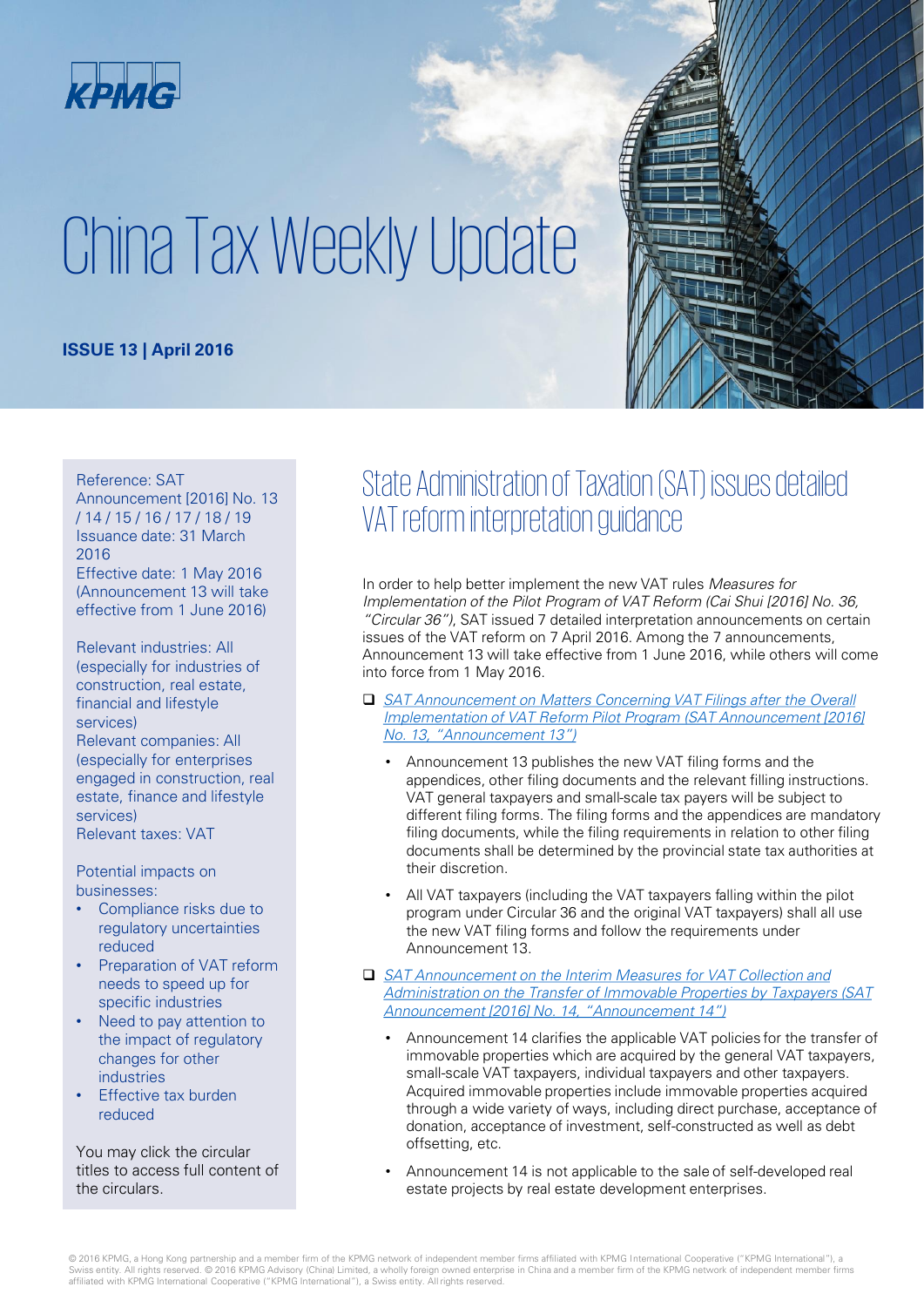- *[SAT Announcement on the Interim Measures for the Staged Input Tax](http://www.chinatax.gov.cn/n810341/n810755/c2061806/content.html)  Credit on Immovable Properties (SAT Announcement [2016] No. 15, "Announcement 15")*
	- Announcement 15 details the staged input tax credit policy on immovable properties acquired which was introduced in Circular 36 for the first time. (For immovable properties acquired by general VAT taxpayers after 1 May 2016 and accounted for as fixed assets in the accounting record, the relevant input tax shall be credit against output VAT within 2 years. The credit proportion is 60% for the first year and 40% for the second year. This policy is also applicable for immovable properties under construction generated after 1 May 2016.)
	- Taxpayers should obtain legitimate and valid tax vouchers that are issued after 1 May 2016 for the purpose of the input tax credit. 60% of the relevant input tax is allowed to be credit against output VAT in the first month when the taxpayer obtains the tax voucher, while the remaining 40% is the input tax to be credited and can be credit against output VAT in the 13th months after the taxpayer obtains the tax voucher.
	- Announcement 15 also clarifies the specific treatments for other different situations, such as the sale, abnormal loss or other change of usage of the immovable properties, and deregistration of the taxpayer, etc.
- SAT Announcement on the Interim Measures for VAT Collection and *[Administration on Operating Lease of Immovable Properties by Taxpayers](http://www.chinatax.gov.cn/n810341/n810755/c2062130/content.html) (SAT Announcement [2016] No. 16, "Announcement 16")*
	- Announcement 16 clarifies the applicable VAT policies for operating lease of immovable properties acquired by general VAT taxpayers and small- scale VAT taxpayers respectively. Acquired immovable properties include immovable properties acquired through a wide variety of ways, including direct purchase, acceptance of donation, acceptance of investment, self-constructed as well as debt offsetting, etc.
- □ *SAT Announcement on the Interim Measures for VAT Collection and Administration on Cross-County (City, District) Provision of Construction [Services by Taxpayers \(SAT Announcement \[2016\] No. 17, "Announcement](http://www.chinatax.gov.cn/n810341/n810755/c2061911/content.html)  17")*
	- Taxpayers who provide cross-county (city, district) construction services shall prepay VAT to the state tax bureau where the construction services tax place. The taxpayers must then make filings and payment to the state tax bureau where the taxpayer locates afterwards.
	- Announcement 17 clarifies the detailed filing and prepayment requirements on taxpayers (except individuals) who provide cross-county (city, district) construction services, and the other relevant matters such as the deduction certificate for sub-contracting fees, etc.
- SAT Announcement on the Interim Measures for VAT Collection and *[Administration on the Sales of Self-developed Real Estate Projects by Real](http://www.chinatax.gov.cn/n810341/n810755/c2062196/content.html)  Estate Development Enterprises (SAT Announcement [2016] No. 18, "Announcement 18")*
	- Announcement 18 clarifies the detailed requirements for VAT collection and administration requirements on sales of self-developed real estate projects by real estate development enterprises. The announcement clarifies different requirements on general VAT taxpayers and small-scale VAT taxpayers. It also clarifies the respective detailed requirements, including the calculation of sales amount, prepayment of tax, input tax creditable, and other specific provisions such as tax declaration and invoice issues, etc.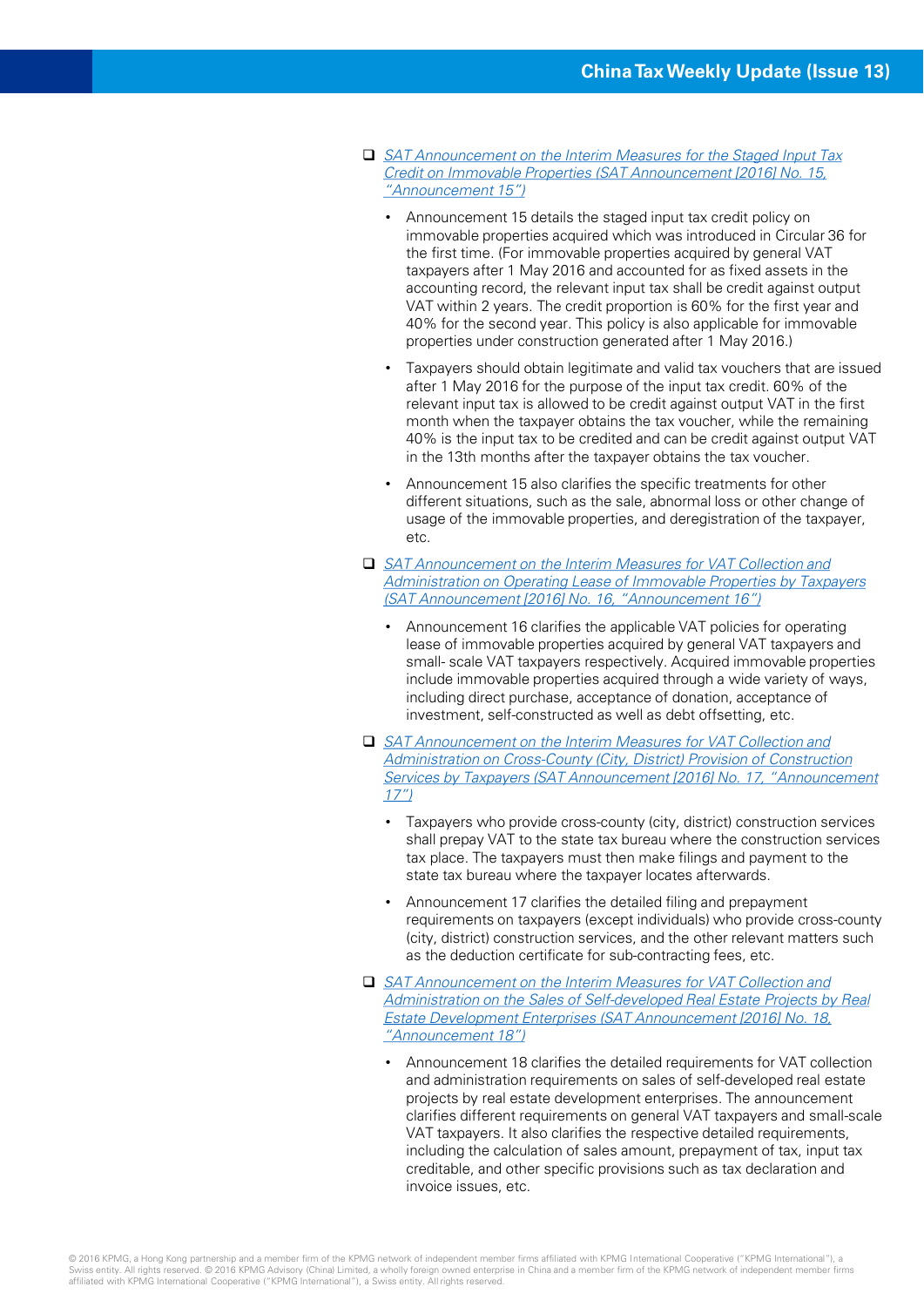- *SAT Announcement on Entrusting the Local Tax Authorities to Collect Taxes [and Issue VAT Invoices after the VAT Reform \(SAT Announcement \[2016\]](http://www.chinatax.gov.cn/n810341/n810755/c2062250/content.html)  No. 19, "Announcement 19")*
	- Announcement 19 clarifies that after the implementation of the VAT reform, the local tax authorities shall continue to be responsible for handling the declaration of tax filing and payment with respect to the sales of acquired immovable properties by taxpayers and the lease of immovable properties by individuals. The local tax authorities will also be responsible for issuing the relevant VAT invoices.

In addition to the above announcements, the Goods and Services Department of SAT also issued a piece of *Q&A on the Fully Implementation of VAT Reform by 12366* [on its website, which includes specific answers to 158 hot issues in](http://www.chinatax.gov.cn/n810219/n810744/n2048831/c2055484/content.html)  Circular 36.

\* On the occurrence of the Circular 36 announcement, KPMG immediately issued a series of China Tax Alerts to provide an overview of the high level policies and general impacts across all industries. Focusing on construction, real estate, finance and lifestyle services, at the same time, we also issued specific alerts for each of the three major industries affected by these changes. You may click the following links to read:

- *China Tax Alert: China's new VAT rates & rules – High level policies and [general impacts across all industries \(Issue 9, March 2016\)](http://www.kpmg.com/CN/en/IssuesAndInsights/ArticlesPublications/Newsletters/ChinaAlerts/Pages/china-tax-alert-09-vat-implementation-rules.aspx)*
- □ *[China Tax Alert: China's new VAT rates & rules](http://www.kpmg.com/CN/en/IssuesAndInsights/ArticlesPublications/Newsletters/ChinaAlerts/Pages/china-tax-alert-10-implementation-rules-fs-insurance.aspx)  Financial Services impacts (Issue 10, March 2016)*
- *[China Tax Alert: China's new VAT rates & rules –](http://www.kpmg.com/CN/en/IssuesAndInsights/ArticlesPublications/Newsletters/ChinaAlerts/Pages/china-tax-alert-11-implementation-rules-lifestyle-services.aspx) Lifestyle Services impacts (Issue 11, March 2016)*
- □ China Tax Alert: China's new VAT rates & rules Real Estate & *[Construction industry impacts \(Issue 12, March 2016\)](http://www.kpmg.com/CN/en/IssuesAndInsights/ArticlesPublications/Newsletters/ChinaAlerts/Pages/china-tax-alert-12-china-vat-reform-policy.aspx)*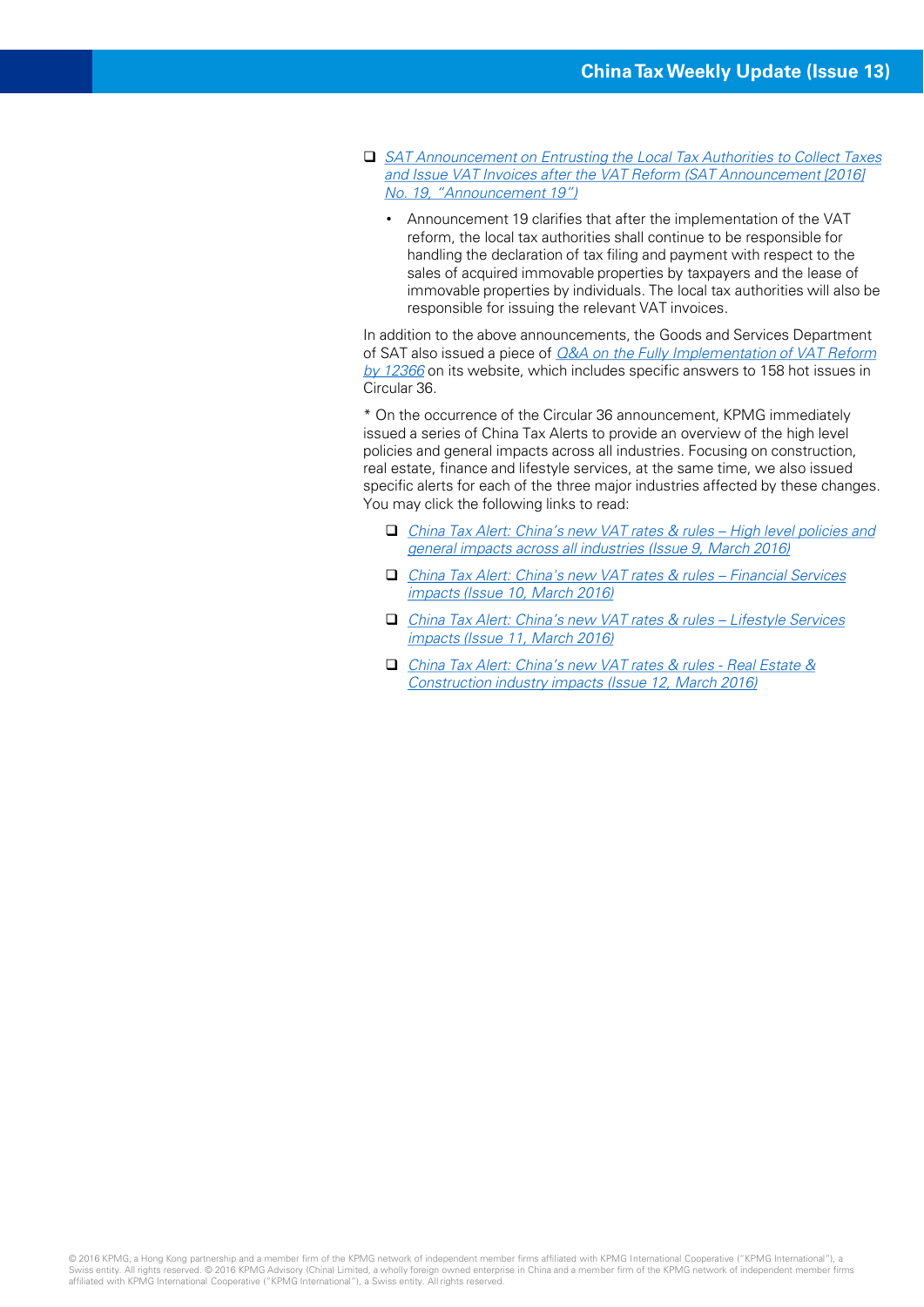Reference: Cai Guan Shui [2016] No.16 Issuance date: 4 March 2016 Effective date: 1 January 2016

Relevant industries: Energy industry Relevant companies: Enterprises which import nature gas Relevant taxes: Import VAT

Potential impacts on businesses:

• Effective tax burden may increase/reduce

You may click [here](http://gss.mof.gov.cn/zhengwuxinxi/zhengcefabu/201604/t20160404_1935667.html) to access full content of the circular.

Reference: MOFCOM Announcement [2016] No. 9 and No. 10 Issuance date: 1 April 2016 Effective date: N/A

Relevant industries: Import and export industries Relevant companies: Enterprises that import acrylic fibers and electrical steel Relevant taxes: N/A

Potential impacts on businesses:

• Operational costs increased

You may click [here](http://www.mofcom.gov.cn/article/b/e/201604/20160401287945.shtml) to access full content of the Announcement No. 9 and click [here](http://www.mofcom.gov.cn/article/b/c/201604/20160401288045.shtml) to access full content of the Announcement No. 10.

## Preferential tax policies for imported natural gas adjusted

On 4 March 2016, the Ministry of Finance (MOF), the General Administration of Customs (GAC) and the SAT jointly issued Cai Guan Shui [2016] No. 16 to adjust the relevant preferential tax policies on imported natural gas.

- From 1 January 2016, the sales price of liquid natural gas will be set at RMB28.34/GJ, while that of pipeline natural gas will be set at RMB1.00/ $m^3$ .
- From October to December in 2015, the sales price of liquid natural gas should be RMB33.58/GJ, while that of pipeline natural gas should be  $RMB1.19/m<sup>3</sup>$ .

\* As is provided in Cai Guan Shui [2014] No. 67, from October 2014 to September 2015, the sales price of liquid natural gas was set as RMB38.82/GJ, while that of pipeline natural gas as RMB1.37/ $m^3$ . There is a steady reduction for the newly-set sales price for both liquid natural gas and pipeline natural gas.

\* As is provided in Cai Guan Shui [2011] No. 39 ("Circular 39"), from 1 January 2011 to 31 December 2020, in cases where the import price of natural gas (including liquid natural gas) for imported natural gas projects approved by the State is higher than the set sales price, import VAT on the difference will be returned. You may click [here](http://www.chinatax.gov.cn/2013/n1586/n1593/n1711/n1716/c72378/content.html) to access full content of Circular 39.

#### Ministry of Commerce (MOFCOM) issues preliminary determinations of anti-dumping investigations to certain imported products

In MOFCOM Announcement [2016] No. 9 and No. 10 released on 1 April 2016, the MOFCOM issued preliminary determinations of anti-dumping investigations concerning imported acrylic fibers (originally produced in Japan, South Korea and Turkey) and imported electrical steel (originally produced in Japan, South Korea and the European Union).

MOFCOM determines that there are dumping activities of involved products. The relevant domestic industries have been substantially damaged, and there are causal relations between the dumping and the substantial damages. Therefore, beginning from 2 April 2016, importers of the above-mentioned products should pay a corresponding security deposit to the China Customs based on their specific security percentage.

Specific security percentage ranges are as follows:

- $\Box$  Imported acrylic fibers: 6.1% 17.8%
- □ Imported electrical steel: 14.5% 46.3%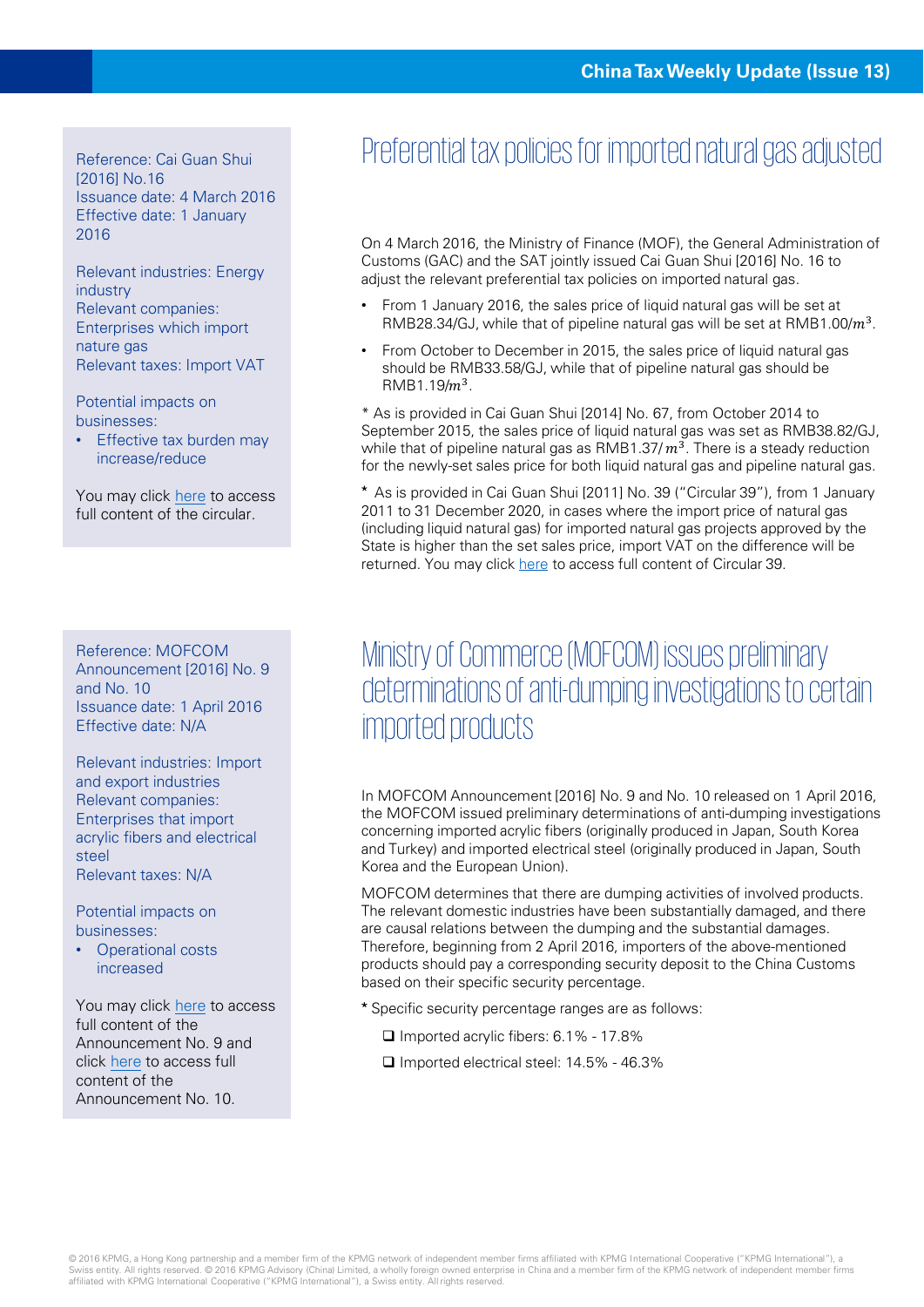Reference: Cai Shui [2016] No. 28 Issuance date: 11 March 2016 Effective date: 1 January 2016

Relevant industries: National commodity reserve industry Relevant companies: Qualified commodity management companies and the subordinate storehouses Relevant taxes: Stamp duty / Property Tax / Urban Land Use Tax

Potential impacts on businesses:

**Effective tax burden** reduced

You may click [here](http://szs.mof.gov.cn/zhengwuxinxi/zhengcefabu/201604/t20160406_1938541.html) to access full content of the circular.

Reference: GAC Announcement [2016] No. 21 and  $No$  22 Issuance date: 28 & 29 March 2016 Effective date: 1 May 2016

Relevant industries: Import and export industries Relevant companies: Import and export companies Relevant taxes: Import and Export Customs Duty / Import VAT / Import Consumption Tax

Potential impacts on businesses:

Compliance risks due to regulatory uncertainties reduced

You may click [here](http://www.customs.gov.cn/publish/portal0/tab49564/info792597.htm) and [here](http://www.customs.gov.cn/publish/portal0/tab49661/info792562.htm) to access full content of the circulars.

## Tax preferential policies on certain national commodity reserve enterprises

On 11 March 2016, the MOF and the SAT jointly issued Cai Shui [2016] No. 28 to provide tax preferential policies to certain national commodity reserve enterprises. These enterprises include: Reserve management company (entrusted by the central government) and its subordinate storehouses, COFCO Corporation and its subordinate storehouses. The detailed preferential policies are as follows:

- The capital accounts are exempt from Stamp Duty; and the sale and purchase contracts for commodity reserves businesses are exempt from Stamp Duty
- The self-used real estates and lands for the purpose of commodity reserves are exempt from Property Tax and Urban Land Use Tax

The circular is effective from 1 January 2016 to 31 December 2018. The enterprises which had paid the relevant taxes from 1 January 2016 shall enjoy a tax deduction from other tax payables of the corresponding tax.

## GAC decisions on the HS code classification of certain products (II) & (III) for 2016

On 29 March 2016, the GAC issued Announcement [2016] No.21 and 22 to announce the decisions on the HS code classification of the following products, effective from 1 April and 1 May 2016 respectively:

| <b>Product name</b>                      | <b>HS</b> code | <b>Customs</b><br><b>Duty rate</b> | <b>Effective date</b> |
|------------------------------------------|----------------|------------------------------------|-----------------------|
| NVIDIA SHIELD                            | 9504.5019      | O                                  | 1 April 2016          |
| <b>PlayStation®VR</b>                    | 9504.5011      | 0                                  | 1 April 2016          |
| Red Bull Energy Drink                    | 2202.1000      | 20%                                | 1 May 2016            |
| <b>Protein Purification</b><br>Apparatus | 8479.8999      |                                    | 1 May 2016            |